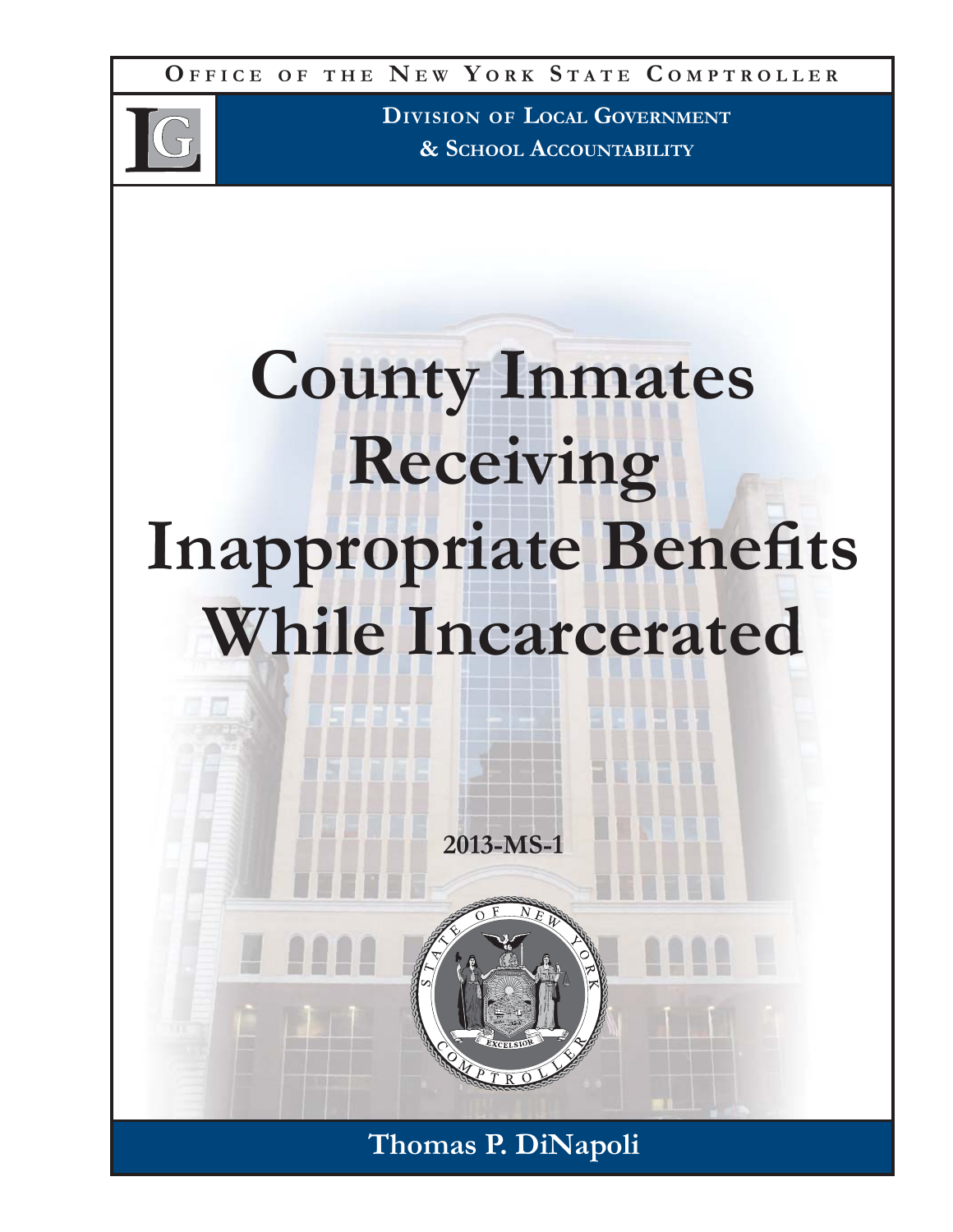# **Table of Contents**

|                          |                                               | Page           |
|--------------------------|-----------------------------------------------|----------------|
| <b>AUTHORITY LETTER</b>  |                                               | $\overline{2}$ |
| <b>EXECUTIVE SUMMARY</b> |                                               | 3              |
| <b>INTRODUCTION</b>      |                                               | 5              |
|                          | <b>Background</b>                             | 5              |
|                          | Objective                                     | 7              |
|                          | Scope and Methodology                         | 7              |
|                          | <b>Comments of Local Officials</b>            | 7              |
|                          | <b>SOCIAL WELFARE BENEFITS</b>                | 8              |
|                          | <b>Recommendations</b>                        | 12             |
|                          | <b>UNEMPLOYMENT INSURANCE</b>                 | 13             |
|                          | <b>Recommendations</b>                        | 14             |
| <b>APPENDIX A</b>        | <b>Social Service Programs Examined</b>       | 15             |
| <b>APPENDIX B</b>        | <b>Responses From Local Officials</b>         | 16             |
| <b>APPENDIX C</b>        | <b>Audit Methodology and Standards</b>        | 18             |
| <b>APPENDIX D</b>        | How to Obtain Additional Copies of the Report | 20             |
| <b>APPENDIX E</b>        | <b>Local Regional Office Listing</b>          | 21             |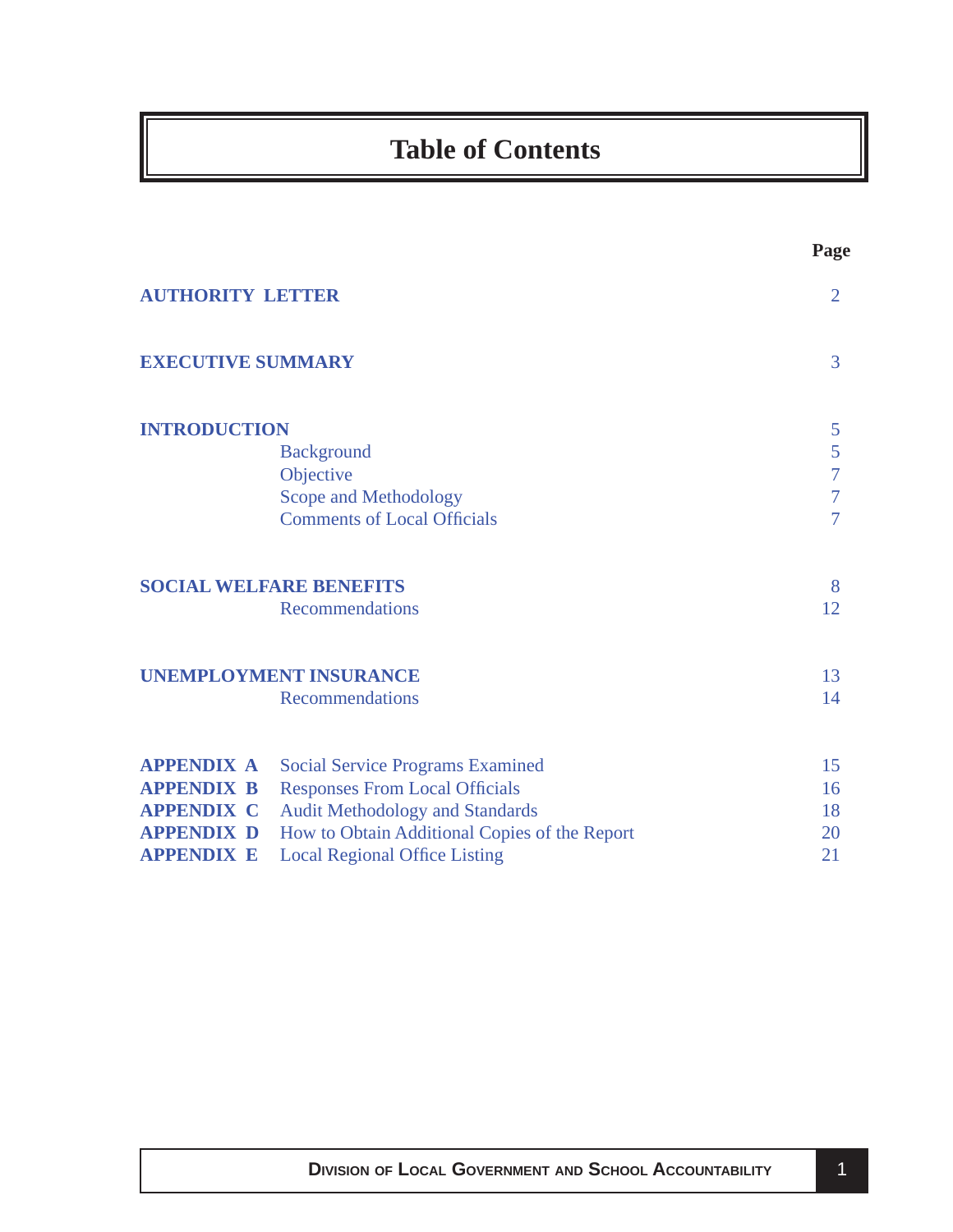#### <span id="page-2-0"></span>**Division of Local Government and School Accountability**

October 2013

Dear County Officials and State Policy Makers:

A top priority of the Office of the State Comptroller is to help local government officials manage government resources efficiently and effectively and, by so doing, provide accountability for tax dollars spent to support government operations. The Comptroller oversees the fiscal affairs of local governments statewide, as well as compliance with relevant statutes and observance of good business practices. This fiscal oversight is accomplished, in part, through our audits, which identify opportunities for improving operations and county governance. Audits also can identify strategies to reduce costs and to strengthen controls intended to safeguard local government assets.

Following is a report of our audit titled County Inmates Receiving Inappropriate Benefits While Incarcerated. This audit was conducted pursuant to Article V, Section 1 of the State Constitution and the State Comptroller's authority as set forth in Article 3 of the General Municipal Law.

This audit's results and recommendations are resources for local government officials to use in effectively managing operations and in meeting the expectations of their constituents. If you have questions about this report, please feel free to contact the local regional office for your county, as listed at the end of this report.

Respectfully submitted,

*Offi ce of the State Comptroller Division of Local Government and School Accountability*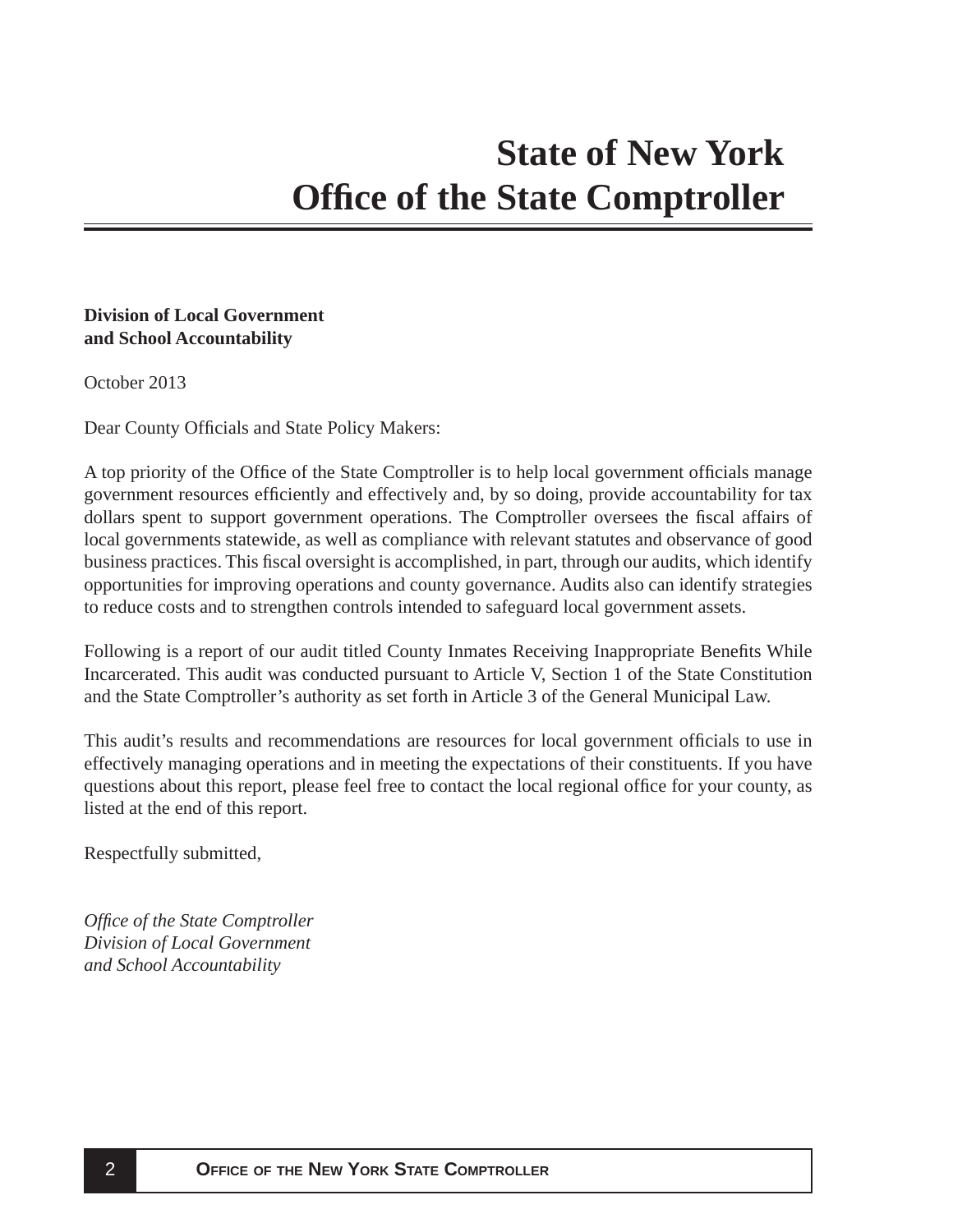<span id="page-3-0"></span>

# **State of New York Office of the State Comptroller EXECUTIVE SUMMARY**

In New York State, counties provide social welfare benefits to eligible individuals through programs such as Safety Net Assistance (SNA), Supplemental Nutrition Assistance Program (SNAP),<sup>1</sup> Home Energy Assistance Program (HEAP), and Medicaid.<sup>2</sup> Each county's Department of Social Services (DSS) administers these social welfare programs. The DSS determines the initial eligibility of applicants and monitors the continuing eligibility of recipients. The DSS also investigates applicants and recipients for potentially erroneous statements and fraud.

An individual's eligibility for social welfare benefits may change for many reasons, including incarceration. Several programs have laws that restrict program eligibility for inmates. The DSS typically seeks to suspend social welfare benefits after a person is incarcerated by halting payments before the next benefit payment cycle. When an individual becomes incarcerated in a correctional facility (Jail), monitoring the individual's location and eligibility status for social welfare benefits becomes a challenge for the DSS.

Unemployment Insurance (UI) is a separate benefit program offered in New York. UI provides temporary income to eligible workers who lose their jobs through no fault of their own. To be eligible for UI benefits, an individual must be ready, willing, and able to work and have earned sufficient wages in covered employment. Individuals who are incarcerated in Jails are not ready, willing, and able to work and, therefore, are not eligible for UI benefits. As with the SNA program, monitoring the eligibility of incarcerated individuals can be difficult.

#### **Scope and Objective**

The objective of our audit was to determine if counties have ensured that inmates do not receive inappropriate social welfare and other government-funded benefit payments for the period January 1, 2011, through March 1, 2013. Our audit addressed the following related questions:

- Have county Jail inmates received inappropriate social welfare benefit payments?
- Are opportunities available to reduce the risk of county Jail inmates receiving inappropriate UI benefit payments?

<sup>1</sup> Formerly known as the Food Stamp Program

<sup>2</sup> See Appendix A for more information about available social welfare programs.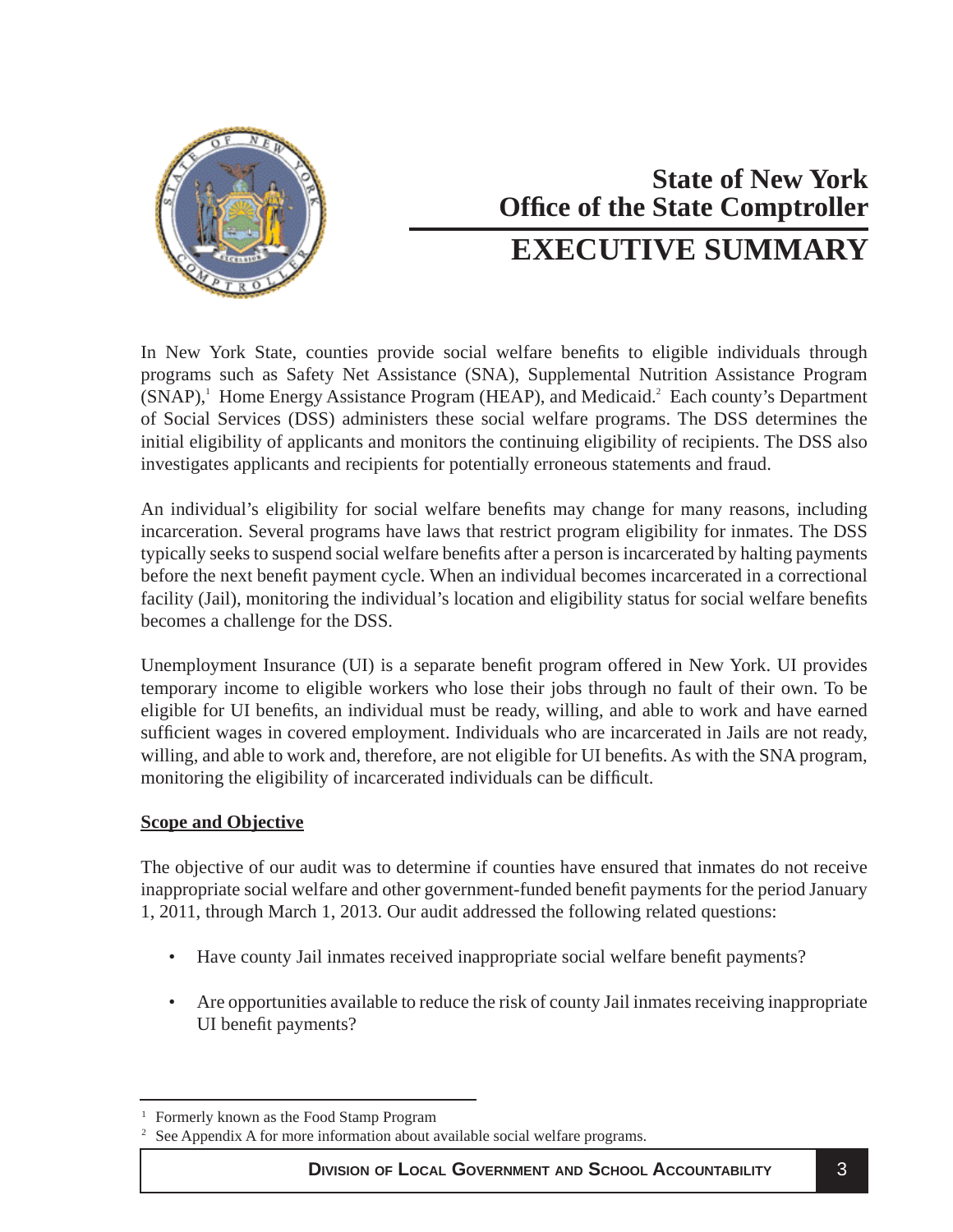#### **Audit Results**

While each county had some controls to monitor the continuing eligibility of county Jail inmates, these procedures were not always effective or timely in identifying and discontinuing inappropriate payments. During our scope period, we found that four (Chemung, Onondaga, Orange, and Schenectady) out of the five counties audited made inappropriate social welfare payments totaling more than \$236,000 to county Jail inmates. Specifically, 313 inmates received inappropriate SNA benefits, 123 inmates received inappropriate SNAP benefits, and 75 inmates received inappropriate Medicaid benefits. Positively, Warren County did not have any inappropriate social welfare benefit payments. In addition, 351 inmates in these five counties received almost \$325,000 in inappropriate UI benefit payments while incarcerated in Jails.

#### **Comments of Local Offi cials**

The results of our audit and recommendations have been discussed with local officials and their comments, which appear in Appendix B, have been considered in preparing this report.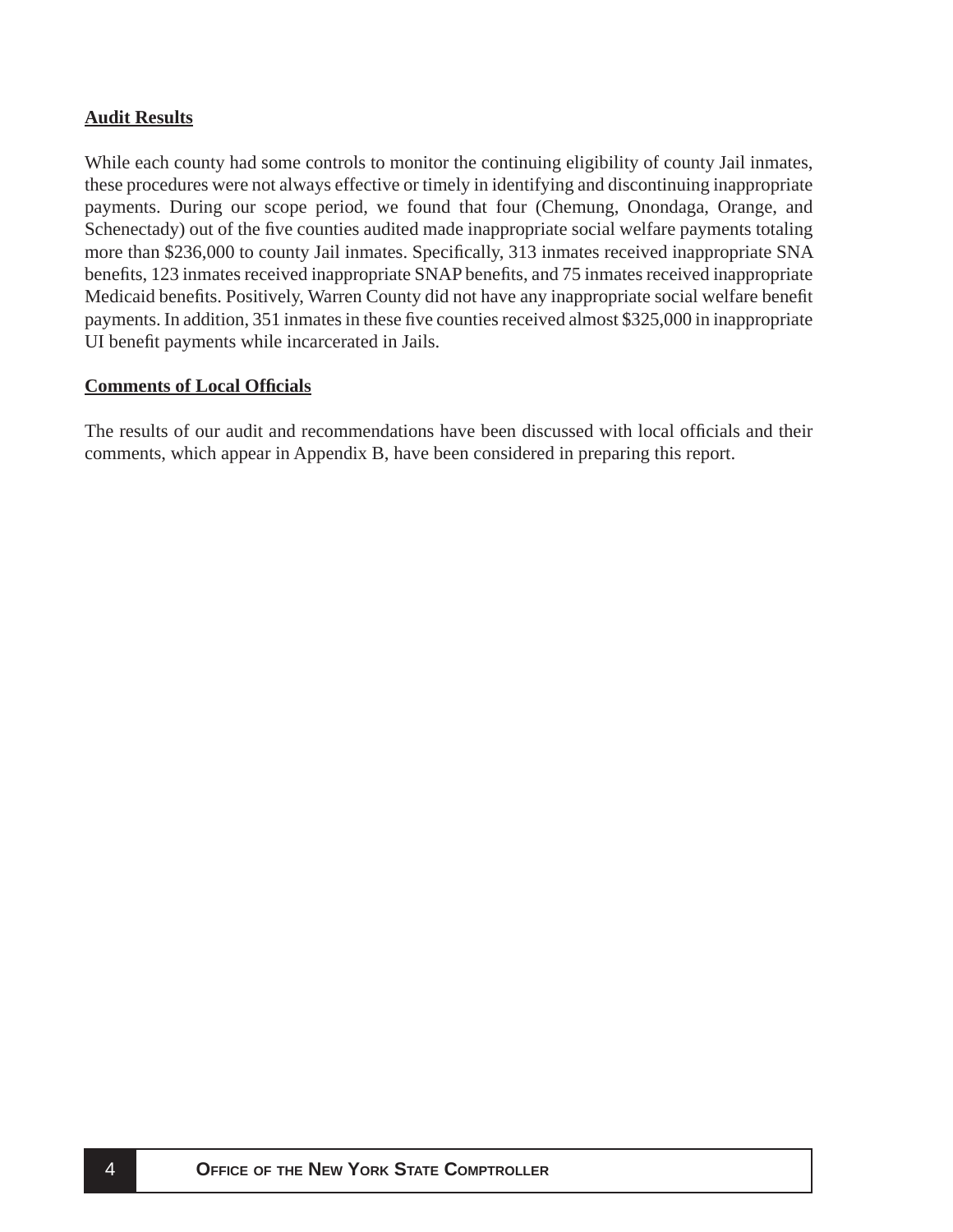# **Introduction**

<span id="page-5-0"></span>**Background**

In New York State, counties provide social welfare benefits to eligible individuals through programs such as Safety Net Assistance (SNA), Supplemental Nutrition Assistance Program (SNAP),<sup>3</sup> Home Energy Assistance Program (HEAP), and Medicaid.<sup>4</sup> Each county's Department of Social Services (DSS) administers these social welfare programs.<sup>5</sup> The DSS determines the initial eligibility of applicants and monitors the continuing eligibility of recipients. The DSS also investigates applicants and recipients for potentially erroneous statements and fraud.

> An individual's eligibility for social welfare benefits may change for many reasons, including incarceration. Several programs have laws that restrict program eligibility for inmates. For instance, Social Services Law, Article 5, Title 3, Section 157, "provides for safety net assistance to be provided to various classes of individuals but excludes hospital or institutional care."6 The DSS typically seeks to suspend social welfare benefits after a person is incarcerated by halting payments before the next benefit payment cycle. For example, in the SNA program, benefits are generally provided to eligible individuals through recurring payments initiated in the Welfare Management System (WMS).<sup>7</sup> These payments can be made directly to the individual or to third-party vendors who provide services for the SNA recipient. Typically, SNA benefits are set up to be paid automatically, monthly, or bimonthly.<sup>8</sup> If DSS determines an individual is ineligible, the benefit case status is changed in WMS, resulting in future benefit payments being held or stopped.

<sup>&</sup>lt;sup>3</sup> Formerly known as the Food Stamp Program

<sup>4</sup> See Appendix A for more information about available social welfare programs.

<sup>5</sup> The New York State Office of Temporary and Disability Assistance (OTDA) supervises each DSS in the administration of social welfare benefits offered in New York.

<sup>6</sup> An OTDA official provided us with a statement from their Legal Affairs Office indicating that correctional facilities and other prisons are institutions and, therefore, residents thereof are not eligible for SNA.

<sup>7</sup> The WMS is provided by OTDA to assist in the receipt, maintenance, and processing of information related to persons applying for or eligible for social welfare benefits.

<sup>8</sup> Recurring benefit payments are made according to the schedule provided to counties by OTDA.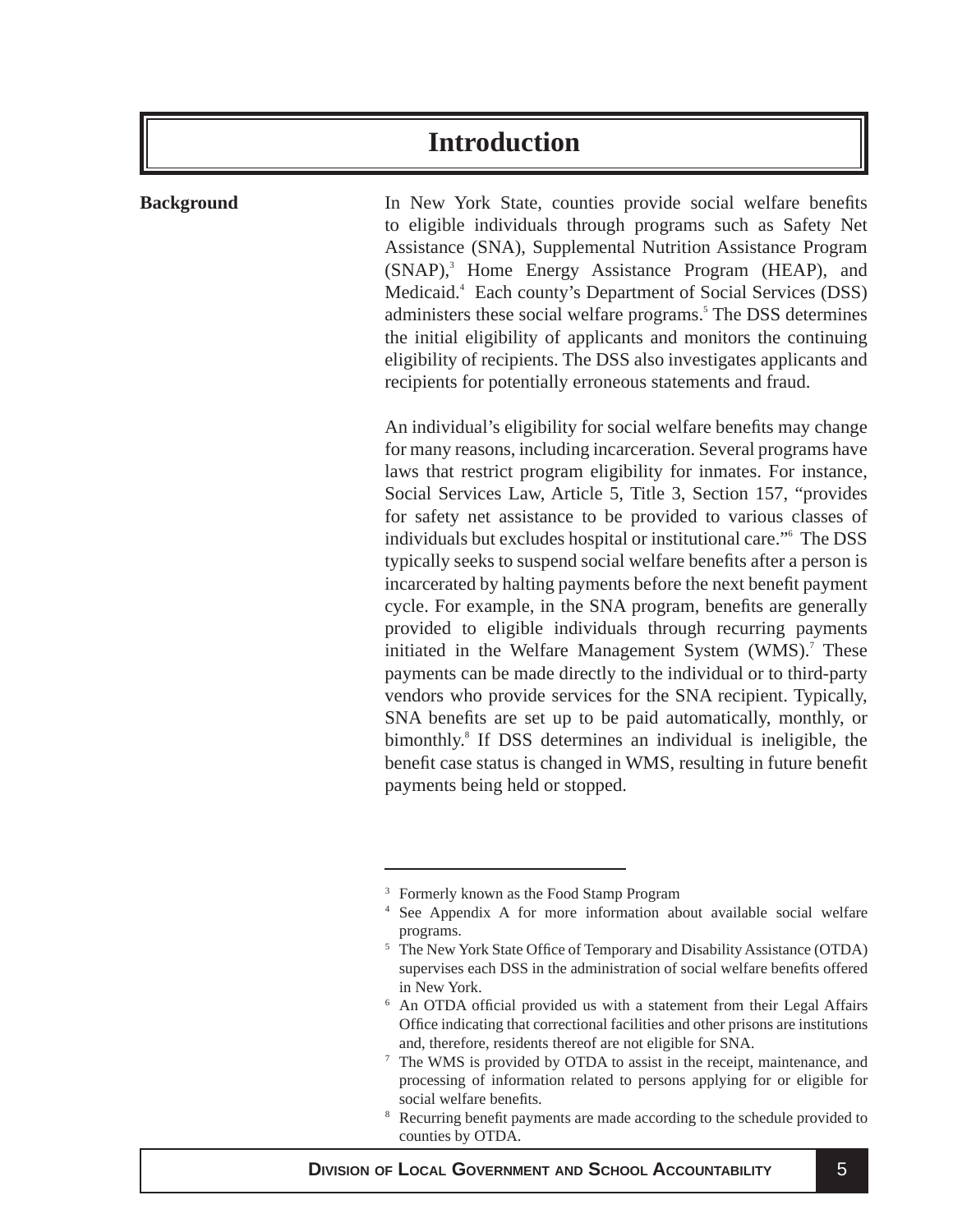Each county in New York State operates correctional facilities (Jails) to house individuals remanded to the custody of the County Sheriff (Sheriff). The Sheriff generally is responsible for overseeing the operation of the Jail. DSS often finds it challenging to monitor an individual's location and eligibility for social welfare benefits when they become incarcerated. Inmates may be incarcerated for short periods (less than one year) because they are awaiting trial and/or sentencing, or they may be serving short court-ordered sentences. As a result, an inmate's benefit eligibility status can change frequently. The county in which an inmate resided before incarceration is responsible for monitoring the continuing eligibility of that inmate. Inmates who are incarcerated in a different county from the one monitoring their eligibility may pose the highest risk for receiving inappropriate benefits.

Unemployment Insurance (UI) is a separate benefit program offered in New York. UI provides temporary income to eligible workers who lose their jobs through no fault of their own. To be eligible for UI benefits an individual must be ready, willing, and able to work and have earned sufficient wages in covered employment. The funding for UI benefits comes from taxes paid by employers. Article 18, Title 7, Section 591 of the Unemployment Law states, "no benefits shall be payable to any claimant who is not capable of work or who is not ready, willing and able to work in his usual employment or in any other for which he is reasonably fitted by training and experience."

Individuals can apply for UI benefits online or by telephone and, once deemed eligible for UI benefits, must recertify (online or by telephone) each week to continue receiving payments. Individuals who are incarcerated in Jails are not ready, willing, and able to work and, therefore, are not eligible for UI benefits. As with the SNA program, monitoring the eligibility of incarcerated individuals can be difficult.

We audited five counties (Chemung, Onondaga, Orange, Schenectady, and Warren). Table 1 provides relevant statistics for each county.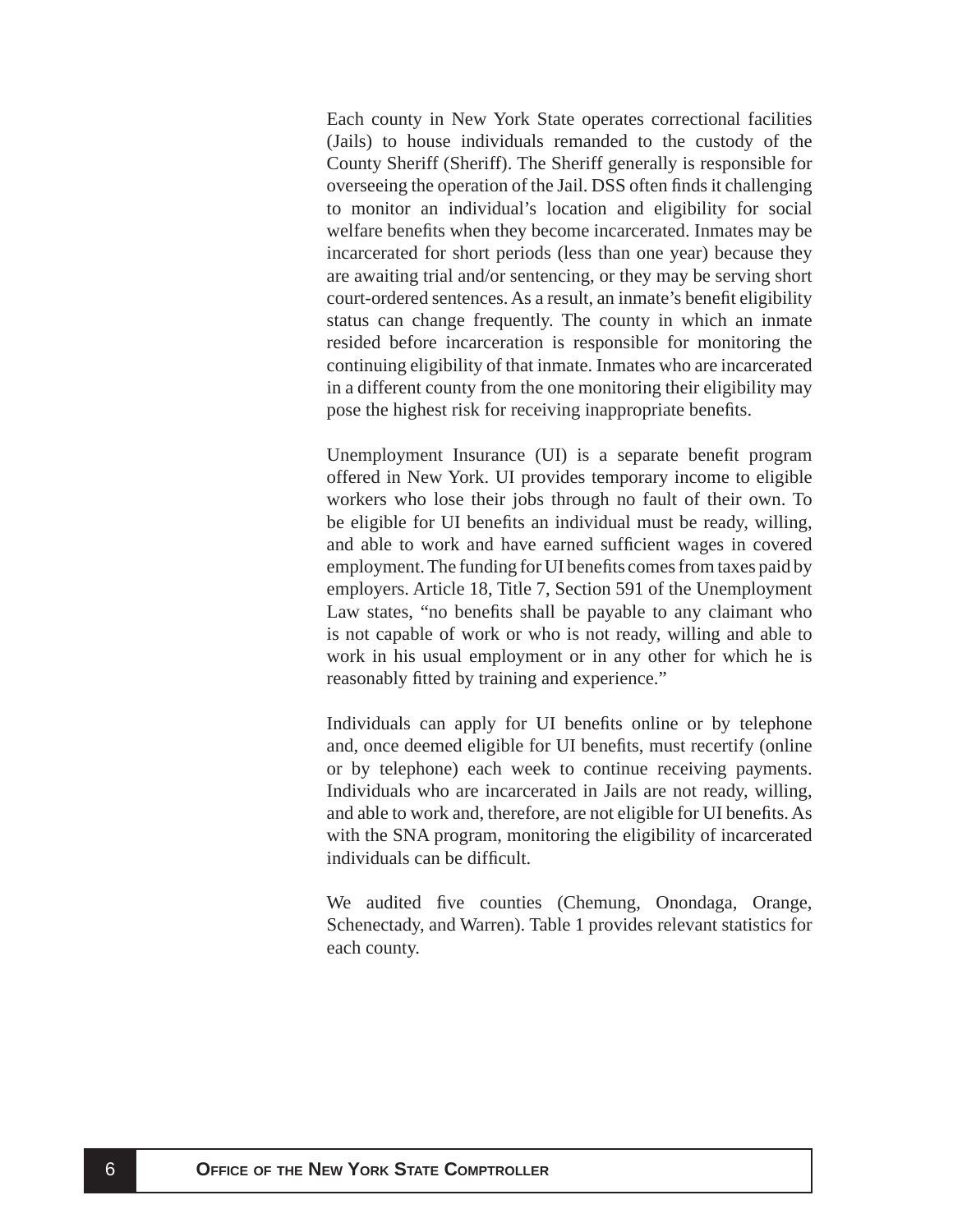<span id="page-7-0"></span>

| <b>Table 1: Relevant County Statistics</b>                    |                              |                                          |                                                       |                                           |  |  |  |
|---------------------------------------------------------------|------------------------------|------------------------------------------|-------------------------------------------------------|-------------------------------------------|--|--|--|
| <b>County</b>                                                 | 2012 Budget<br>(in millions) | <b>SNA Recipients</b><br>(December 2012) | <b>Average Daily Jail</b><br><b>Population - 2011</b> | Number of<br><b>Bookings</b> <sup>a</sup> |  |  |  |
| Chemung                                                       | \$166                        | 583                                      | 162                                                   | 3,801                                     |  |  |  |
| Onondaga                                                      | \$827                        | 7,217                                    | 1,114                                                 | 23,529                                    |  |  |  |
| Orange                                                        | \$366                        | 3,303                                    | 587                                                   | 11,100                                    |  |  |  |
| Schenectady                                                   | \$248                        | 1,631                                    | 317                                                   | 4,960                                     |  |  |  |
| Warren                                                        | \$145                        | 134                                      | 152                                                   | 2,506                                     |  |  |  |
| <sup>a</sup> For the period January 1, 2011, to March 1, 2013 |                              |                                          |                                                       |                                           |  |  |  |

**Objective** The objective of our audit was to determine if counties have ensured that inmates do not receive inappropriate social welfare and other government-funded benefit payments. Our audit addressed the following related questions:

- Have county Jail inmates received inappropriate social welfare benefit payments?
- Are opportunities available to reduce the risk of county Jail inmates receiving inappropriate UI benefit payments?
- **Scope and Methodology** For the period January 1, 2011, to March 1, 2013, we interviewed DSS staff, Sheriff's Office officials, and other County staff; reviewed monitoring procedures; obtained benefit information from OTDA; and determined whether county inmates received inappropriate social welfare and other benefits. Due to limitations in the way we could search information in the WMS, we first checked whether inmates received SNA benefits. If an inmate received SNA benefits, we then examined the inmate's eligibility for other social welfare benefits. We did not check other benefit payments unless an inmate received SNA. For UI benefits, we obtained benefit information from the New York State Department of Labor (NYSDOL) and determined whether county inmates received UI benefits during the period of their incarceration. We provided UI payment and incarceration matches to NYSDOL for further investigation. We conducted our audit in accordance with generally accepted government auditing standards. More information on such standards and the methodology used in performing this audit is included in Appendix C of this report. The results of our audit and recommendations have been discussed with County officials and their comments, which appear in **Comments of Local Offi cials**

Appendix B, have been considered in preparing this report.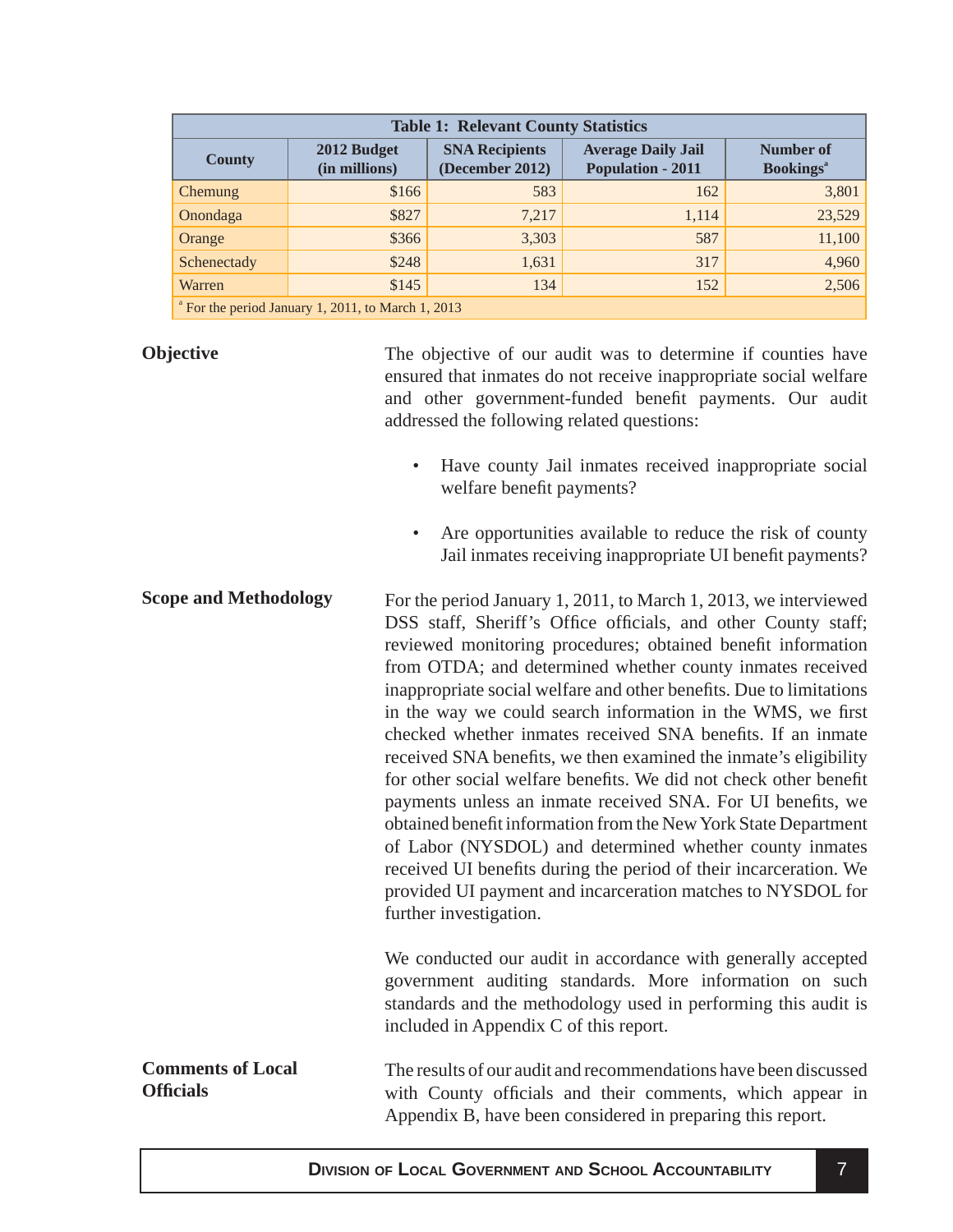# <span id="page-8-0"></span>**Social Welfare Benefits**

Social welfare programs provide needed benefits to disadvantaged individuals across the State. Eligibility for such benefits is monitored by an individual's county of residence. Inmates generally are not eligible for social welfare benefits. If an individual was receiving social welfare benefits prior to incarceration, the county where he or she resided must identify the individual's changed status and take action to limit future benefit payments. Thus, it is essential that counties monitor inmate populations to ensure inmates do not receive inappropriate benefits while incarcerated. This can be a challenging task.

During the scope period, our audit found four out of five counties audited made inappropriate social welfare payments totaling \$236,404 to county inmates. Specifically, we found 313 inmates received SNA benefits totaling \$133,690, 123 inmates received SNAP benefits totaling \$29,653, and 75 inmates had Medicaid benefits provided on their behalf totaling \$73,061. In addition, 203 inmates were improperly eligible for Medicaid coverage. Positively, Warren County did not provide any inappropriate benefits to its Jail population during our scope period.

| <b>Table 2: Results Of Inmate Testing</b> |                                                      |                                              |                                               |                                         |  |  |  |
|-------------------------------------------|------------------------------------------------------|----------------------------------------------|-----------------------------------------------|-----------------------------------------|--|--|--|
| <b>County</b>                             | <b>Inmates Receiving</b><br><b>Inappropriate SNA</b> | <b>Amount of</b><br><b>Inappropriate SNA</b> | <b>Other Inappropriate</b><br><b>Benefits</b> | <b>Average Daily</b><br><b>Bookings</b> |  |  |  |
| Chemung                                   | 19                                                   | \$6,382                                      | \$1,380                                       | 6                                       |  |  |  |
| Onondaga                                  | 142                                                  | \$47,988                                     | \$33,975                                      | 36 <sup>a</sup>                         |  |  |  |
| Orange                                    | 133                                                  | \$70,244                                     | \$61,147                                      | 17                                      |  |  |  |
| Schenectady                               | 19                                                   | \$9,076                                      | \$6,212                                       | $\overline{7}$                          |  |  |  |
| Warren                                    | $\Omega$                                             | \$0                                          | \$0                                           | 4                                       |  |  |  |
| <b>Totals</b>                             | 313                                                  | \$133,690                                    | \$102,714                                     |                                         |  |  |  |

<sup>a</sup> This is a combined total. The average daily bookings for the Justice Center were 29 inmates, and the average daily bookings for the Correctional Facility were 7 inmates.

> For the four counties that made inappropriate social welfare payments, the DSS officials attributed the inappropriate payments to the failure to receive a daily Jail inmate report, the failure to use the daily Jail inmate reports they did receive, and the lack of necessary staffing resources to investigate potential cases of ineligibility.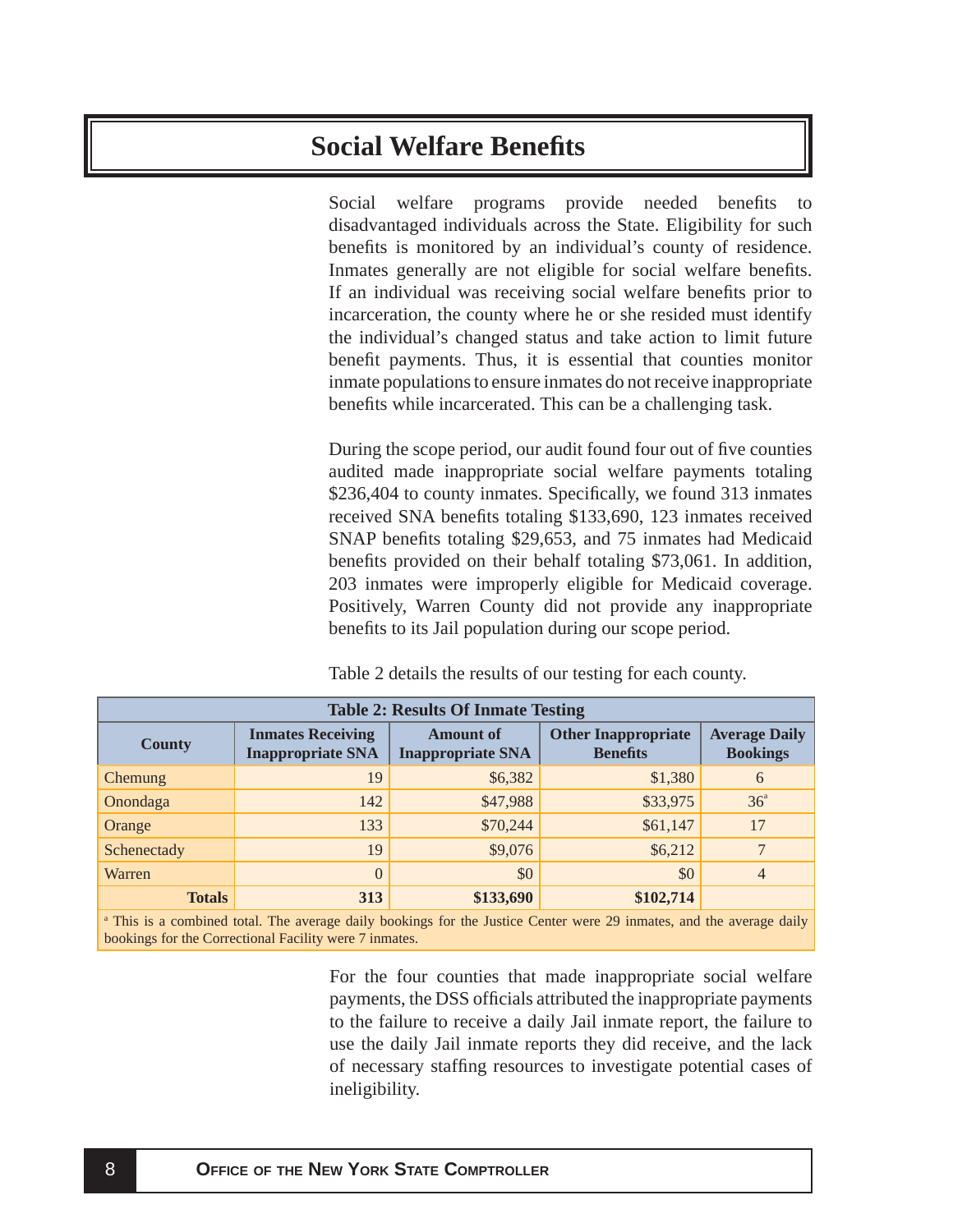Each county had procedures to identify inmates in its Jail that may be receiving benefits; however, these procedures were not always effective or timely in identifying and discontinuing inappropriate payments. Each Jail provides automated reports to its DSS identifying those who are incarcerated. This information can be used by the DSS as the starting point for investigating the appropriateness of an inmate's continuing eligibility for social welfare benefits. However, we found differences in the reports provided and how they were used by the counties that contributed to the inappropriate payments. For example:

- In Warren County, the Jail provided a daily report of the prior day's inmate admissions, a daily inmate master report that included the names of all inmates housed in the Jail for the day, and a report used for Medicaid eligibility<sup>9</sup> that shows inmates who have been incarcerated for 31 to 38 days. The Jail distributes the daily reports in a timely matter to the applicable DSS supervisors and caseworkers for investigation. We did not find inappropriate social welfare payments to inmates monitored by Warren County during our audit testing.
- In both Chemung and Schenectady Counties, the Jail provides a daily inmate report to the DSS. At Chemung County, the report of the prior day's inmate admissions was sent to the DSS Special Investigation Unit and then to SNA caseworkers. In Schenectady County, the total inmate population report goes to the DSS Fraud Unit and is provided to SNA staff twice a week. On average, it took both counties less than 40 days to conduct investigations and close cases, ceasing payments for inappropriate benefits.
- The Onondaga County Jail<sup>10</sup> provides four daily inmate reports to its DSS Legal Division. The DSS Legal Division uses the inmate master report for investigations, when time permits, to notify SNA caseworkers about a need to take action on the case. At Orange County, the DSS Special Investigations Unit receives a total inmate population report on a weekly basis, but it is provided only to SNAP and Medicaid staff. As a result, neither Onondaga nor Orange County starts its investigative

<sup>9</sup> Inmates remain eligible for Medicaid benefits for the first 30 days of incarceration.<br><sup>10</sup> Onondaga County has two facilities, the Justice Center and the Correctional

Facility; however, only the Justice Center provided inmate reports.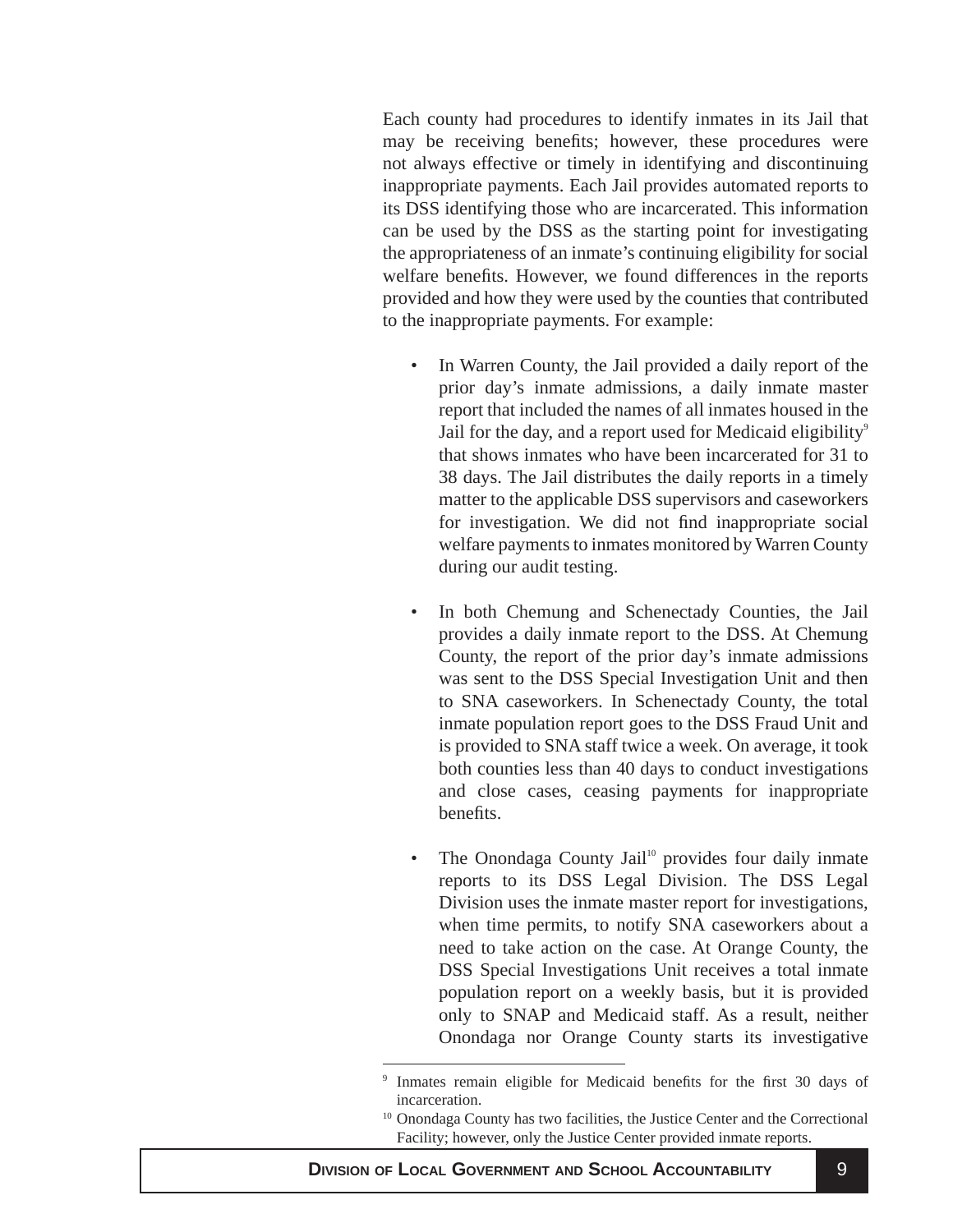process upon receipt of the Jail's daily inmate admissions report. Instead, these counties circulate the reports through various DSS divisions prior to investigation, and the time it takes to do this has contributed to inappropriate payments. On average, it took Onondaga County 48 days and Orange County 60 days to close the SNA cases tested. In addition, we found 82 cases (40 in Onondaga County and 42 in Orange County) were not closed at all.

Table 2 includes information on the average daily bookings for each county during our audit period. The average daily bookings ranged from four to 36 inmates per day. All these inmates are potentially current SNA benefit recipients. For example, Warren County has an average daily jail population of 152 and an average of four inmates booked each day. Warren County's DSS reviews all the newly booked inmates reported to them by the Jail to determine if they are in the WMS and require further investigation. Warren County officials indicated that it was more efficient for them to investigate whether inappropriate benefit payments were made to those on the daily booking reports rather than reviewing all 152 names of incarcerated inmates on a weekly basis. At the other extreme for the counties audited, in Onondaga County, the average daily bookings were 36 inmates, with a daily average population of 1,114. If the Onondaga County DSS matched information about daily inmate admissions at both its Jails to social welfare benefit cases in a timely manner, we believe that the County could have greatly reduced or prevented inappropriate benefit payments to Jail inmates.

By utilizing the daily report of the prior day's inmate admissions, a DSS should be able to prioritize its investigative efforts and review inmates' cases in a timely manner to limit the number of inappropriate payments made. For example, if an individual was incarcerated on the fifth day of the month, he or she would have received SNA cash benefits on or about the first of the month and would be scheduled for another payment on the 15th of the month. If the DSS identified the inmate's change in status on the sixth day of the month, it could stop the scheduled payment on the 15th. However, if the DSS did not become aware of the inmate's status change or conduct a review of that inmate's case in a timely manner, the scheduled payment on the 15th and possibly subsequent payments would be processed and paid. The county would then need to attempt to recover the inappropriate payments.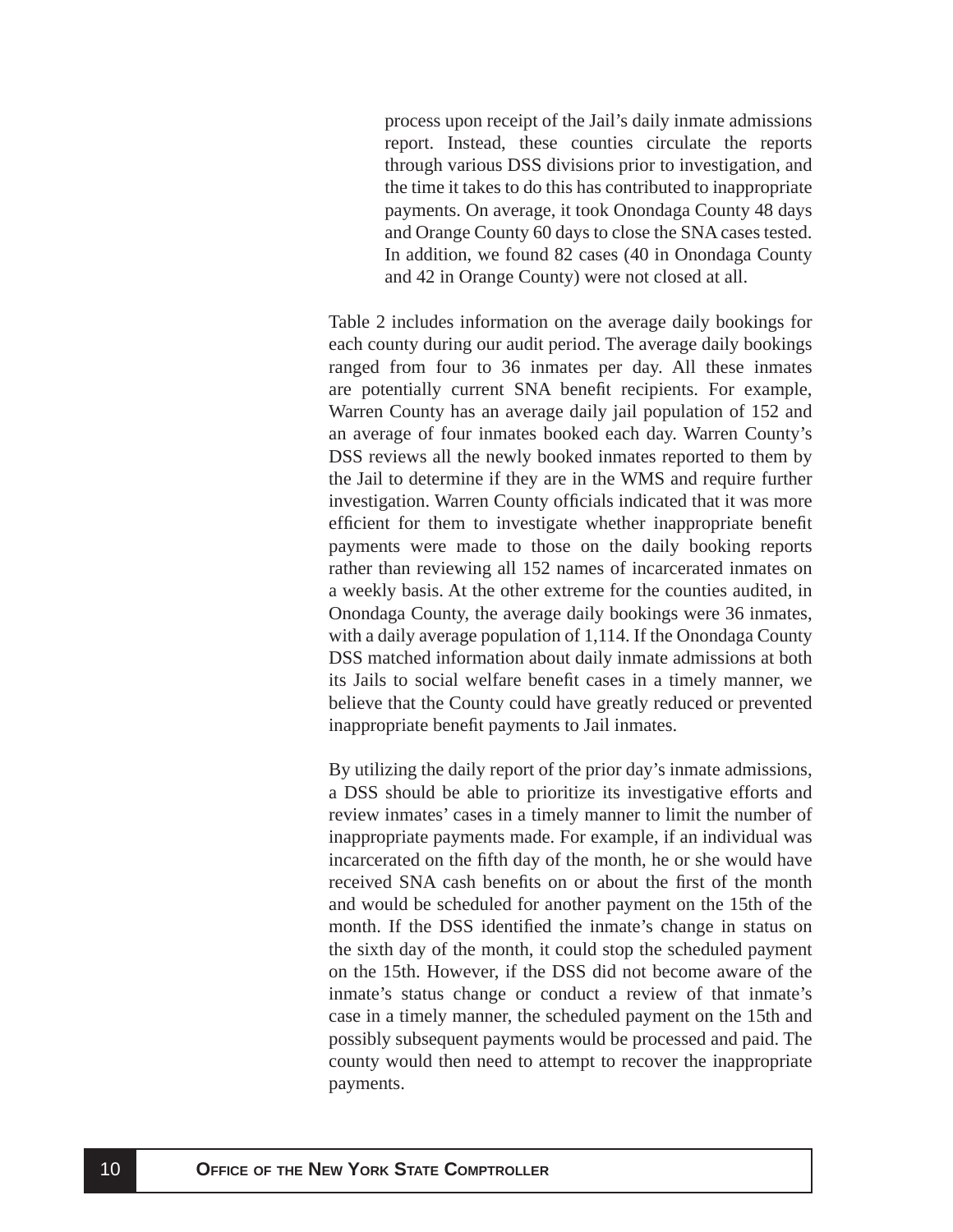The following examples illustrate the impact of the DSS' failure to monitor inmates' eligibility:

- In Orange County, an individual was incarcerated from February 21, 2012, to April 24, 2012, and received inappropriate benefit payments of \$3,964 while incarcerated. The DSS never investigated the case during the individual's incarceration. The individual became eligible for benefits again upon release from Jail.
- In Onondaga County, an individual was incarcerated for over a year from May 4, 2011, to May 21, 2012, and received  $$1,542$  in inappropriate benefits while incarcerated. The DSS did not close the case until September 11, 2011, 130 days after the incarceration began, when the DSS examiner called the individual's home and was told about the incarceration.
- In Chemung County, an individual was incarcerated on September 13, 2011, and released from Jail on February 17, 2012. The DSS continued to pay benefits until December 21, 2011, over three months after the individual became incarcerated. This individual received \$695 in inappropriate benefits.

Another report available to the counties to assist them in assessing continuing eligibility is the monthly Prison Match Report (PMR) provided by the OTDA. The PMR matches State and local prison records<sup>11</sup> to the WMS, identifying inmates receiving social welfare benefits while incarcerated in a county Jail or a State facility. However, the PMR includes only sentenced individuals, not those who are merely awaiting trial and sentencing as frequently found in county Jails, so its usefulness is limited. Each county is required to review the case files of the individuals on the PMR to determine if benefits are appropriate and report its findings to the OTDA. This control measure reduces the risk of long-term inmates receiving inappropriate benefits while incarcerated and facilitates detection of inmates incarcerated in other counties who are receiving potentially inappropriate benefits. We found that the counties included in this audit generally resolved the cases identified on the PMR by reviewing the cases and responding to OTDA in a timely manner.

<sup>&</sup>lt;sup>11</sup> The local prison records included are for sentenced inmates who are generally incarcerated over 30 days.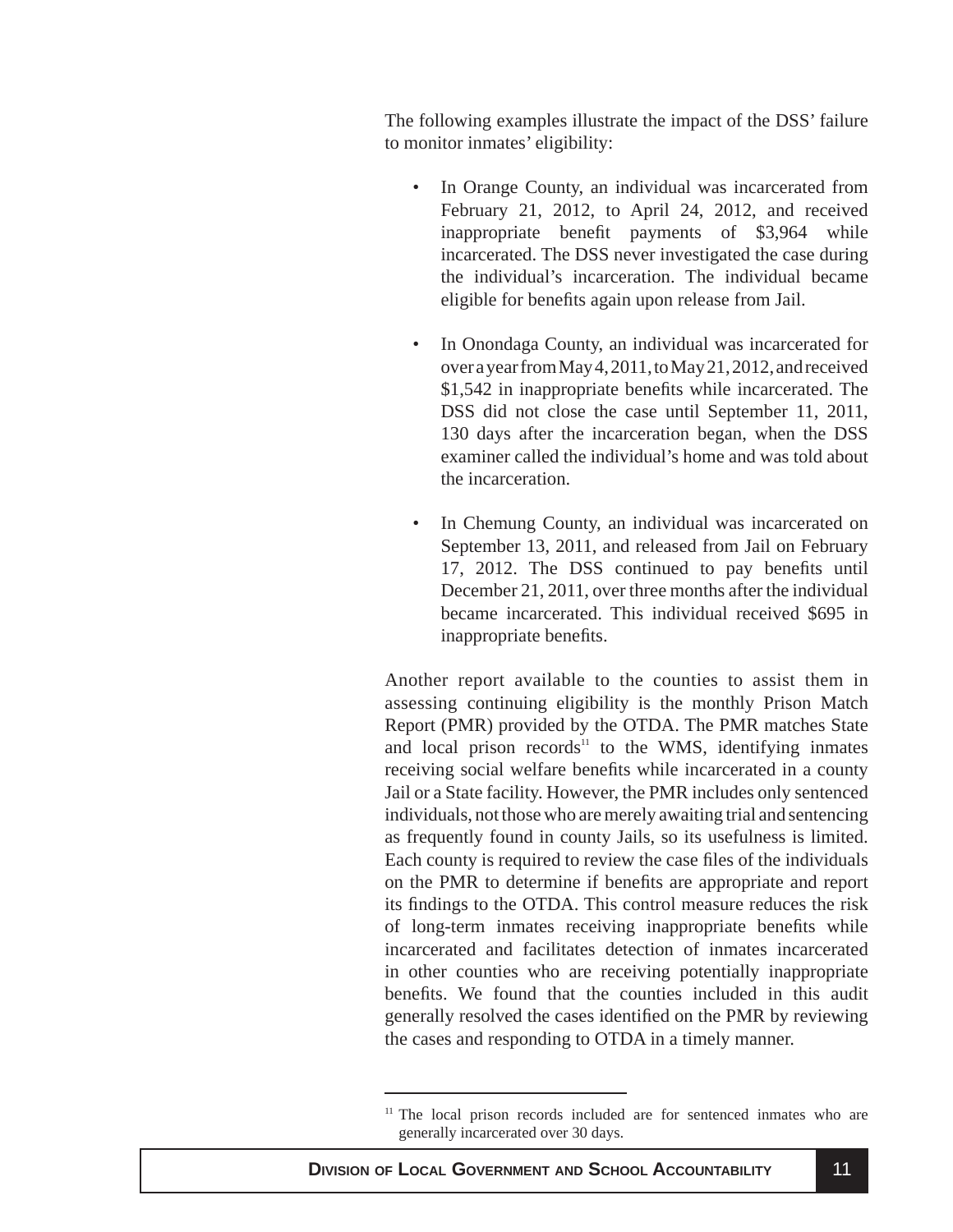<span id="page-12-0"></span>With the occasional limited sharing of information, a preprogrammed payment process, and the significant turnover of Jail inmates, counties need to adequately monitor inmate populations in a timely manner to reduce inappropriate payments to inmates. 1. County Jails should ensure they provide appropriate DSS officials with timely daily inmate admission reports and daily inmate master reports. **Recommendations**

- 2. DSS officials should ensure they retain and use the county Jail inmate reports to monitor county inmate eligibility.
- 3. DSS officials should investigate the appropriateness of the social welfare benefits provided to county inmates in a timely manner.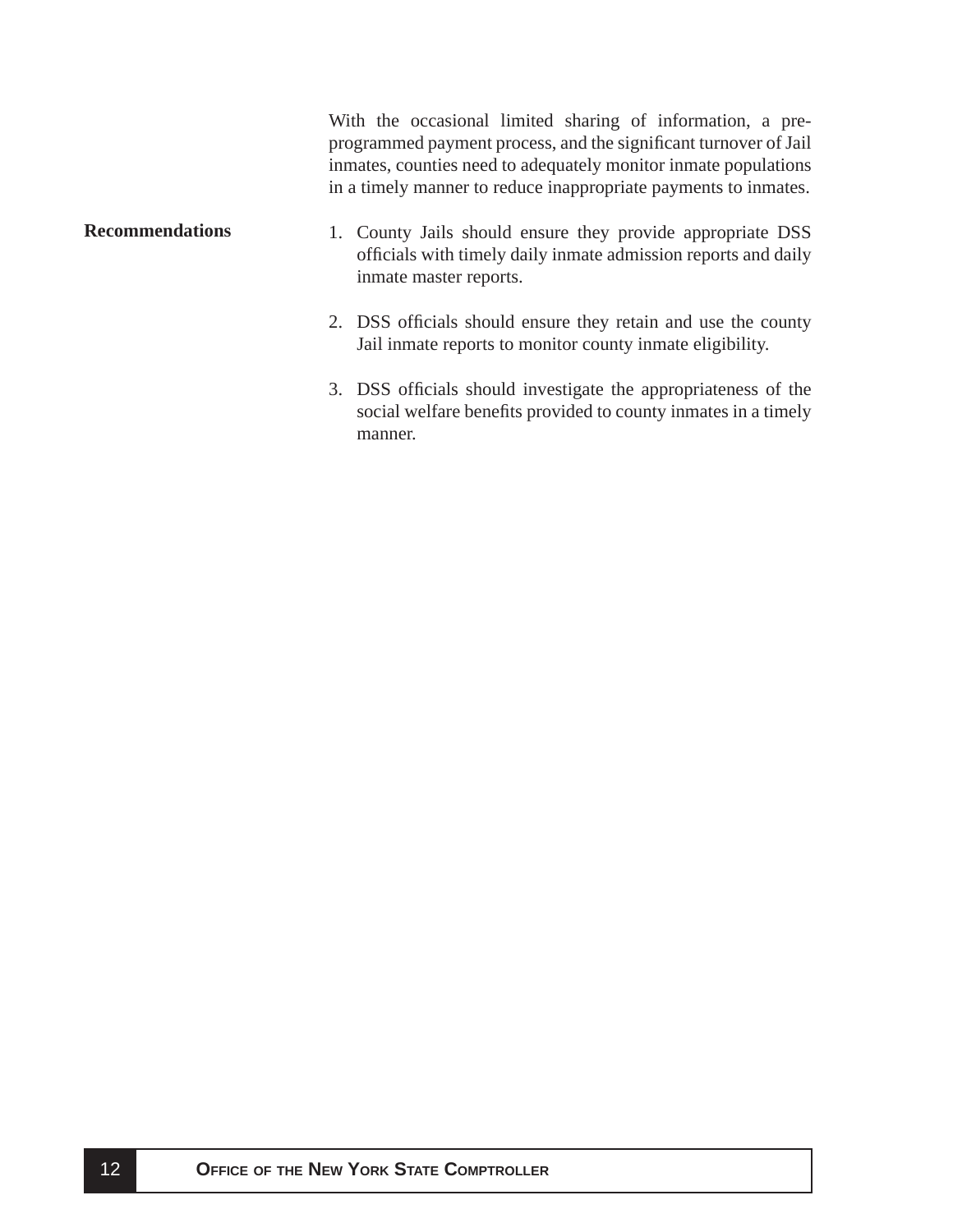## <span id="page-13-0"></span>**Unemployment Insurance**

Unemployment Insurance is a weekly benefit of temporary income for eligible workers who become unemployed through no fault of their own. To be eligible for UI benefits, an individual must be ready, willing, and able to work and have earned sufficient wages in covered employment.<sup>12</sup> In New York, the funding for UI benefits comes from taxes paid by employers. Individuals can apply for UI benefits online or by telephone and, once deemed eligible for UI benefits, must recertify (online or by telephone) each week to continue receiving payments.

Article 18, Title 7, Section 591 of the UI Law states, "no benefit shall be payable to any claimant who is not capable of work or who is not ready, willing and able to work in his usual employment or in any other for which he is reasonably fitted by training and experience." Each UI claimant is required to certify to his/ her capability to work each week. Generally, any incarcerated individual is not ready, willing, and able to work and is, therefore, not eligible for UI benefits.

Statutorily, the counties do not have a role in monitoring the eligibility of UI benefits provided to inmates in their custody. However, the New York State Sheriffs' Association provides NYSDOL with a monthly listing of Jail inmates obtained from information submitted by county Jails.<sup>13</sup> NYSDOL matches this listing against its records of those receiving UI benefits. When matches are found, NYSDOL staff review them to determine if UI benefits should be discontinued. However, because NYSDOL receives this listing monthly, it often continues to pay inmates up to four weeks of UI benefits before it becomes aware of claimants' ineligibility.

We compared all Jail inmates incarcerated in the five counties during our audit scope period against the NYSDOL UI database and found  $351$  county inmates<sup>14</sup> received 1,321 UI benefit

 $12$  Generally, to be eligible for UI benefits, an individual must have worked and been paid wages for employment in at least two calendar quarters in their base period and must have met earning requirements. Once deemed eligible for UI benefits, an individual receives a weekly benefit amount. See www. labor.ny.gov for a complete discussion of eligibility requirements. 13 According to the New York State Sheriffs' Association website, this data

is collected in almost real-time and stored at a central location to allow participating agencies to perform searches.<br><sup>14</sup> Excluding inmates who were incarcerated less than five days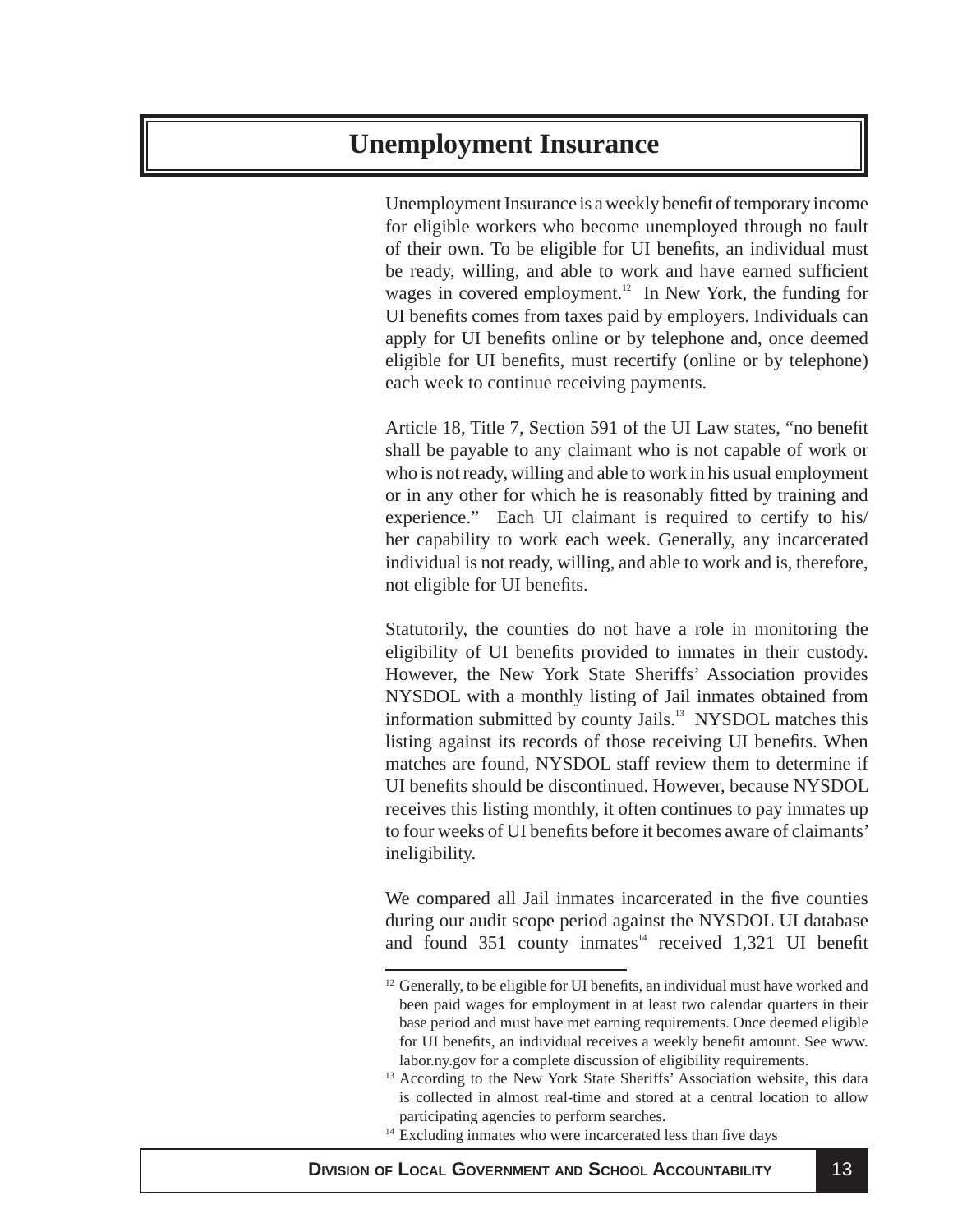<span id="page-14-0"></span>payments while incarcerated, totaling \$324,690. Since UI recipients must recertify weekly to continue to receive benefits, we asked NYSDOL for information on how the recertifications occurred. For these payments, 508 payments totaling \$111,236 were claimed using the telephone and 813 payments totaling \$213,454 were claimed through the NYSDOL website. We generally found that the inmates received three to four payments prior to NYSDOL's matching process. However, we did find inmates that received UI for longer periods. For example, an inmate received UI benefits for 38 weeks in Onondaga County. NYSDOL officials stated that, because they only receive the New York State Sheriffs' Association inmate listing once a month, improper payments will be made if the inmates' benefits are being recertified each week.

Jail officials in all five counties audited told us that inmates do not have access to the Internet, so they cannot recertify benefits through the NYSDOL website. Further, all outgoing calls from these Jails begin with an automated message and require the receiver of the call to press a number to proceed. The NYSDOL automated telephone system would not press the number to proceed. In addition, all but one of the Jails audited have telephone systems that prevent three-way calls, thus precluding outside individuals from connecting the inmates to the NYSDOL system. The Onondaga Correctional Facility allowed three-way calling from the Jail. Further, all of the Jails audited can block numbers for outgoing calls to prevent inmates from calling NYSDOL to claim benefits. Because the ability to claim benefits by inmates is limited by the Jails, there is a greater risk that third-party individuals are committing fraudulent acts by claiming benefits for individuals who are not eligible.

To reduce the risk of inappropriate UI benefits being paid to Jail inmates, the State and its agencies must obtain and share information about the incarceration status of Jail inmates in a timely manner, and compare it to data from NYSDOL to limit Jail inmates from receiving UI.

- 4. State policy makers should review the information sharing between the county Jails, New York State Sheriffs' Association, and State agencies to provide NYSDOL with more frequent and up-to-date information on county inmate admissions. **Recommendations** 
	- 5. County Jail officials should limit an inmate's ability to potentially recertify benefits while incarcerated by limiting the ability to contact NYSDOL by telephone.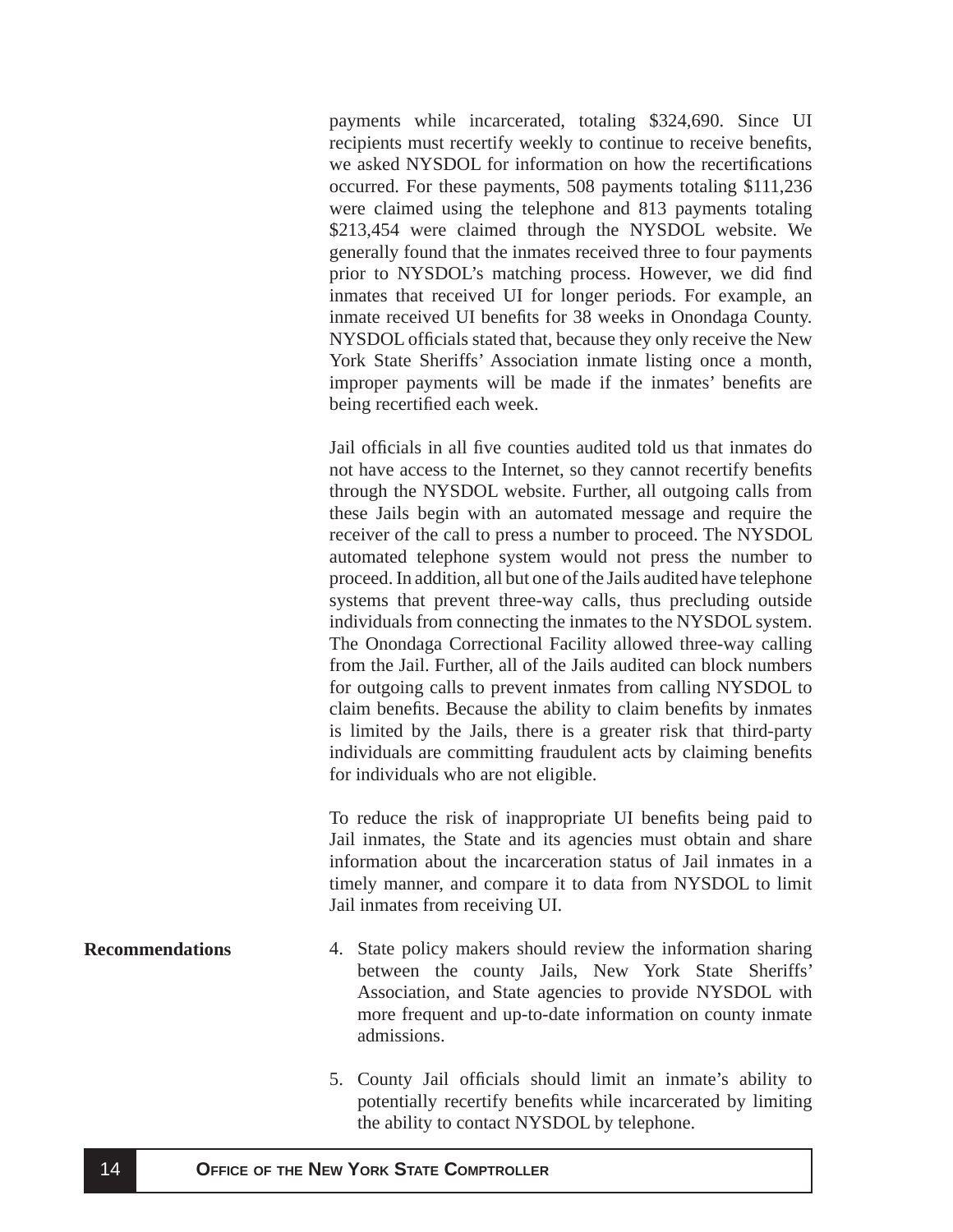### **APPENDIX A**

#### **SOCIAL SERVICE PROGRAMS EXAMINED**

<span id="page-15-0"></span>Temporary Assistance – Temporary Assistance (TA) is temporary help for needy men, women, and children. If the individual (client) is unable to work or cannot find a job, or if the job does not pay enough, TA may be able to help pay for expenses.

Family Assistance – Family Assistance (FA) is a category of TA. It provides cash assistance to eligible needy families that include a minor living with a parent(s) or a caretaker relative. There is a 60-month maximum benefit, and eligible adults must comply with Federal work requirements to receive FA.

Safety Net Assistance – Safety Net Assistance (SNA) is a category of TA. It is provided to needy single adults; childless couples; children living apart from any adult relative; families of persons abusing drugs or alcohol; families of persons refusing drug/alcohol screening, assessment, or treatment; aliens who are eligible for TA who are not eligible for Federal reimbursement; and needy individuals and families who may have exhausted benefits from FA.

SNA recipients are limited to two years of cash benefits (debit cards) after which, if an individual continues to be eligible, benefits are provided in a non-cash form, such as a two-party check or a voucher. There is no time limit on how long an individual may receive non-cash SNA. The SNA allowance consists of a basic grant, a shelter allowance,<sup>15</sup> a home energy allowance, a supplemental home energy allowance, and a fuel allowance if heat is not included in rent. Each allowance category has a maximum and varies according to family size. Additional allowances may be provided if certain special needs are met. Eligibility is primarily determined using an asset and financial means test. SNA recipients who are able to work must comply with work requirements to continue receiving benefits.

Supplemental Nutrition Assistance Program – The Supplemental Nutrition Assistance Program (SNAP) is the new name for the Food Stamp Program (effective August 29, 2012). SNAP issues monthly benefits that can be used to purchase food at authorized retail food stores. SNAP benefits help low-income working people, senior citizens, the disabled, and others feed their families.

Medicaid – Medicaid is a Federal/State health insurance program for low-income individuals and families who cannot afford to pay for medical care.

Home Energy Assistance Program – The Home Energy Assistance Program (HEAP) is a federally funded program that assists eligible households in meeting their home energy needs. HEAP operates on a seasonal basis from November to April. Households with income within the guidelines can receive assistance with heating fuel. Checks are sent directly to the fuel dealer that the recipient chooses.

<sup>&</sup>lt;sup>15</sup> The shelter allowance amount can vary by county.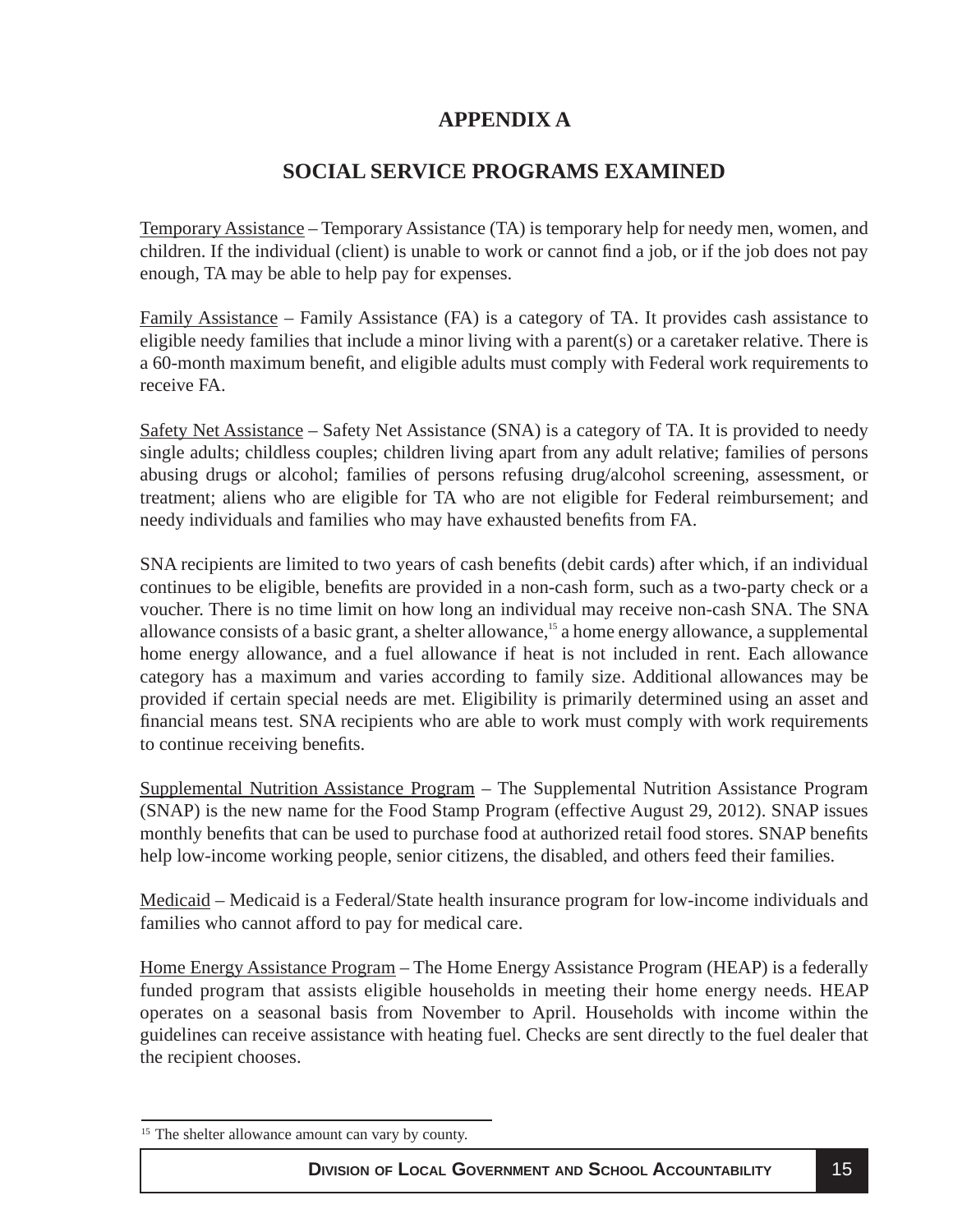#### **APPENDIX B**

#### **RESPONSES FROM LOCAL OFFICIALS**

<span id="page-16-0"></span>We provided a draft copy of this global report to the five counties we audited and requested responses. We received response letters from each of the five counties. The counties generally agreed with our audit report; however, several counties had comments that we respond to within this Appendix.

The following comments were excerpted from the five responses.

#### **Agency Oversight**

Onondaga County said: "The OSC audit misses entirely that the resolution of an individual's eligibility change based on incarceration should be handled at the State level. Where it is handled at the State level (i.e., the PMR, which addressed those individuals who have been sentenced, based on the data sharing which has occurred between DOCCS and OTDA), the audited counties, including Onondaga, have 100% compliance with the mandated program. Instead of expanding a centralized process that has proved to function effectively, the OSC's preferred solution is for fifty-seven separate social service districts to adopt their own, individualized data matching and review program."

Orange County said: "The first, and primary point, is the lack of accountability in the audit dedicated to the existing process of prison matches through the Office of Temporary and Disability Assistance. The results of the audit clearly identified that the current process which includes the County receiving lists of inmates from the Office of Temporary and Disability Assistance, is insufficient to appropriately safeguard benefits for consumers who enter a correctional facility."

Schenectady County said: "...we request that the NYS Office of Temporary and Disability Assistance work with the NYS Commission of Corrections to develop and generate matching reports for distributing to local departments of social services. This would be the most accurate and timely mechanism to prevent all inappropriate payments at the local level."

#### **OSC Comment**

Certainly, any improvements in information sharing between OTDA and the counties would assist the counties in addressing the issues identified in this report. However, while OTDA does prepare a monthly PMR to assist counties in their monitoring efforts, DSS officials that rely on it to supplant local monitoring efforts fail to protect taxpayers. DSS officials have the responsibility to take steps within their control to investigate the appropriateness of the social welfare benefits provided to county inmates in a timely manner. Moreover, counties also have a financial incentive to investigate eligibility since they fund more than two-thirds of the SNA program expenditures and a share of many other benefit programs. The PMR is one tool available to counties to identify inappropriate social welfare benefits provided to inmates, but it alone will not effectively monitor inappropriate payments to county inmates. County officials should use the daily incarceration information available to them from their County's facilities to help protect county taxpayer dollars.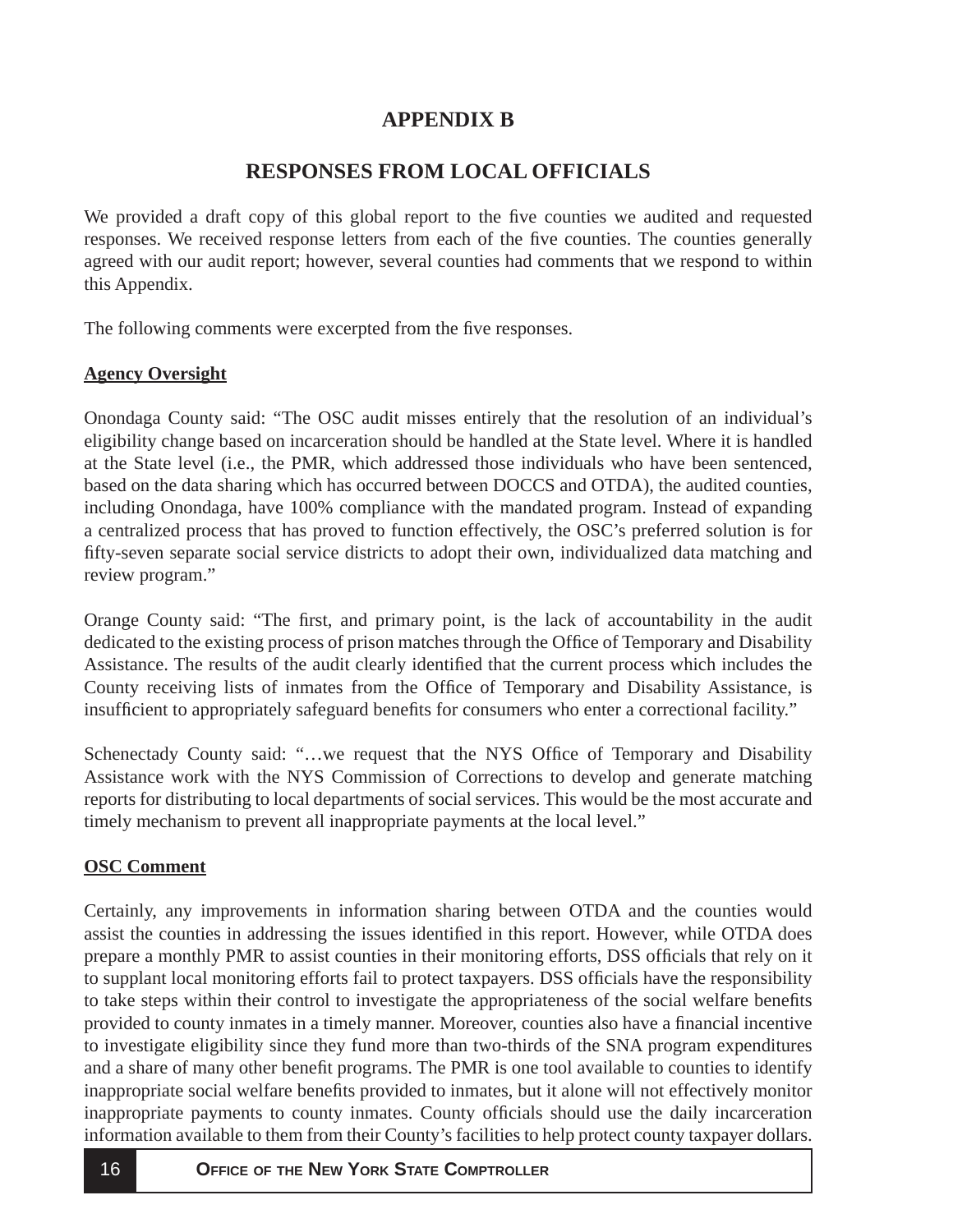#### **Inappropriate Benefits**

Onondaga County said: "The OSC defined "inappropriate" benefits as those issued to a recipient who had been incarcerated over 30 days. However, this 30-day standard is nowhere to be found in statute, regulation, or directive. It is simply a standard created by OSC. Not only does this standard have no statutory foundation, it is inconsistent with OTDA practices regarding Prison Matches."

#### **OSC Comment**

As stated in the report, OSC considered inappropriate benefits to be those payments made or benefits provided for the first payment subject to County control, and generally thereafter for inmates whose eligibility had changed due to incarceration. We worked with County officials to identify when a payment would be subject to their control, which can be less than 30 days. Counties can utilize any incarceration length criterion they choose to establish a procedure for reviewing inmates; however, the more stringent the timeline, the fewer inappropriate payments will be made.

The County is incorrectly correlating the OTDA time parameters of the PMR as criteria for when the County should review the appropriateness of social welfare benefits to its inmates. The County pays 71 percent of all SNA benefits. Thus, waiting for the 45th day of incarceration to initiate a review allows incarcerated individuals to remain eligible and receive benefits paid for primarily by County taxpayers. The County has the information for all inmates in its County facilities and has access to the WMS, so DSS officials can monitor the eligibility of the majority of inmates receiving social welfare benefits earlier.

#### **Unemployment Insurance**

Schenectady County said: "…the executive summary does not specify that the Unemployment Insurance Benefit payments are not managed, authorized, or monitored by county governments, but instead by the New York State Department of Labor…" .

#### **OSC Comment**

The Unemployment Insurance section of the report states that counties do not have a statutory role in monitoring the eligibility of UI benefits provided to inmates in their custody.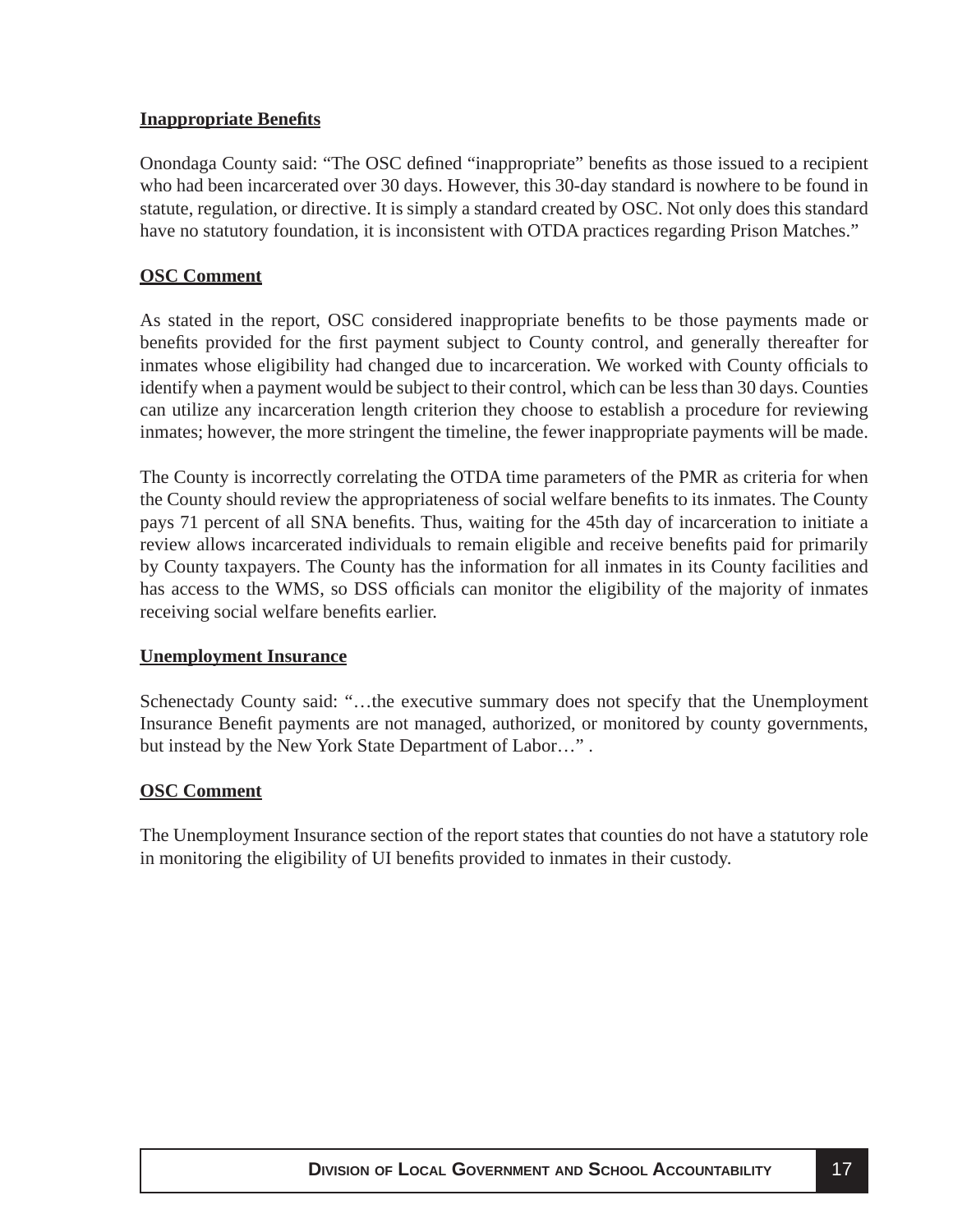#### **APPENDIX C**

#### **AUDIT METHODOLOGY AND STANDARDS**

<span id="page-18-0"></span>For each county audited, we interviewed County personnel in the Sheriff's Office and the DSS to determine if a process for reviewing eligibility for benefits exists and if information regarding inmates is exchanged between the Jail and DSS to enable the matching of benefit recipients to current inmate records.

To review the appropriateness of SNA benefits provided by the counties for inmates incarcerated at the Jails, we submitted a list of inmates for the scope period to the OTDA (after eliminating all inmates with 30 or fewer days of incarceration from our sample). OTDA provided a report of the social welfare benefits history for all inmates submitted. Social security numbers, names, and dates of birth, if available, were used for the comparison. We compared all Jail inmates on the WMS report who received SNA for the scope period and reviewed each case with DSS records. We then reviewed each case file to determine whether any inmates had received individual case SNA benefits when incarcerated. If so, we compared the SNA payment issue dates to the incarceration period, eliminating timing issues. If an inmate received SNA, we also determined whether the inmate received other benefits during incarceration. We then completed a review with DSS officials to determine the appropriateness of the benefits provided. We did not check any benefit payments unless an inmate received SNA.

The testing was limited to the inmates incarcerated in the county Jail only, with matching of records to the WMS based on social security numbers, names, and dates of birth, if available. Other DSS throughout the State may have provided benefits to inmates incarcerated in the Jail; however, these were not included in testing.

To review the appropriateness of SNA benefits provided by each county in our audit to inmates incarcerated in other county Jails, we received a file from OTDA of prison matches for January through November 2012. We identified inmates located in county Jails and whether SNA benefit case files were matched. If so, a review was then completed with the DSS to determine the appropriateness of the SNA benefits and any other benefits provided. This testing did not include specifically auditing the appropriateness of SNA benefits provided by other DSS for inmates incarcerated in the Jail.

NYSDOL was provided a listing of all county inmates booked during our scope period that were incarcerated for more than 5 days and they provided us a listing of all instances where an inmate received a UI payment and was also incarcerated. Our testing included matching the date that the UI claim was made to the incarceration period and identifying any benefits claimed that would have been provided while incarcerated. We excluded any inmate that was sentenced to only weekends in Jail, as UI benefits would be appropriate in those cases.

For the purposes of this audit, we defined inappropriate benefit payments as those payments made or benefits provided for the first controllable period after incarceration.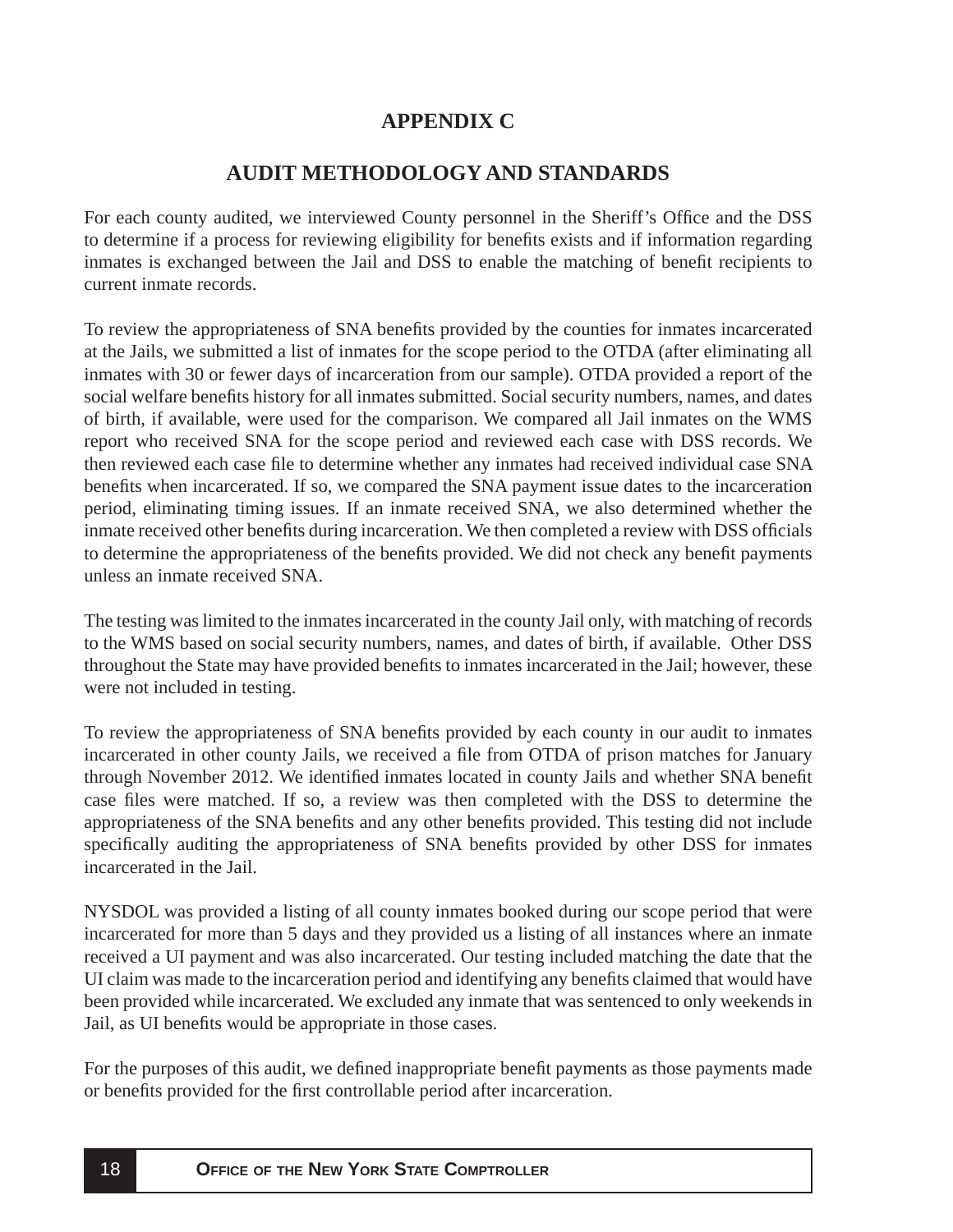We used the generic term "Jail" to define a county correctional facility, justice center, or jail for the purposes of this audit.

We conducted this performance audit in accordance with generally accepted government auditing standards. Those standards require that we plan and perform the audit to obtain sufficient, appropriate evidence to provide a reasonable basis for our findings and conclusions based on our audit objectives. We believe that the evidence obtained provides a reasonable basis for our findings and conclusions based on our audit objectives.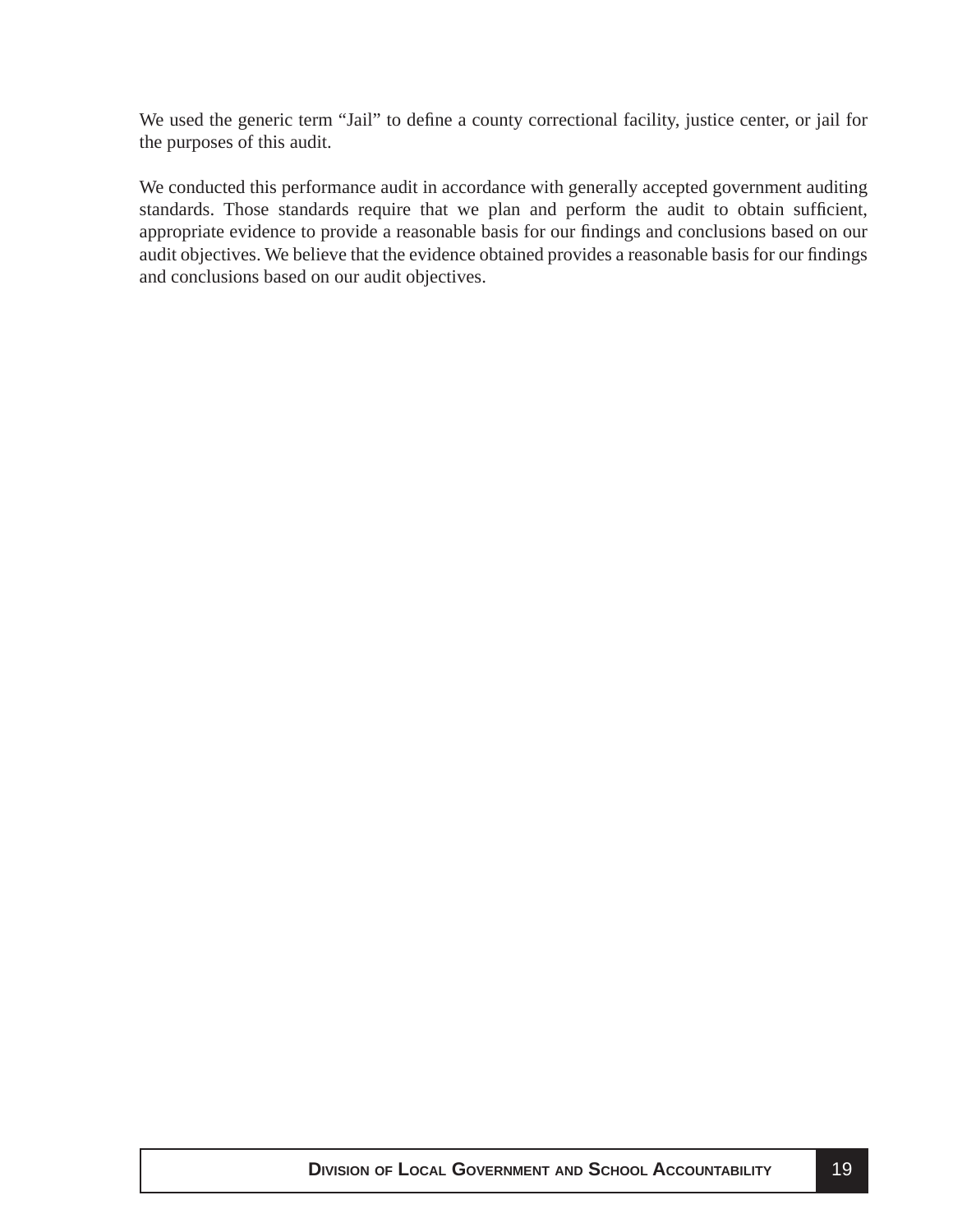#### **APPENDIX D**

#### <span id="page-20-0"></span>**HOW TO OBTAIN ADDITIONAL COPIES OF THE REPORT**

To obtain copies of this report, write or visit our web page:

Office of the State Comptroller Public Information Office 110 State Street, 15th Floor Albany, New York 12236 (518) 474-4015 http://www.osc.state.ny.us/localgov/